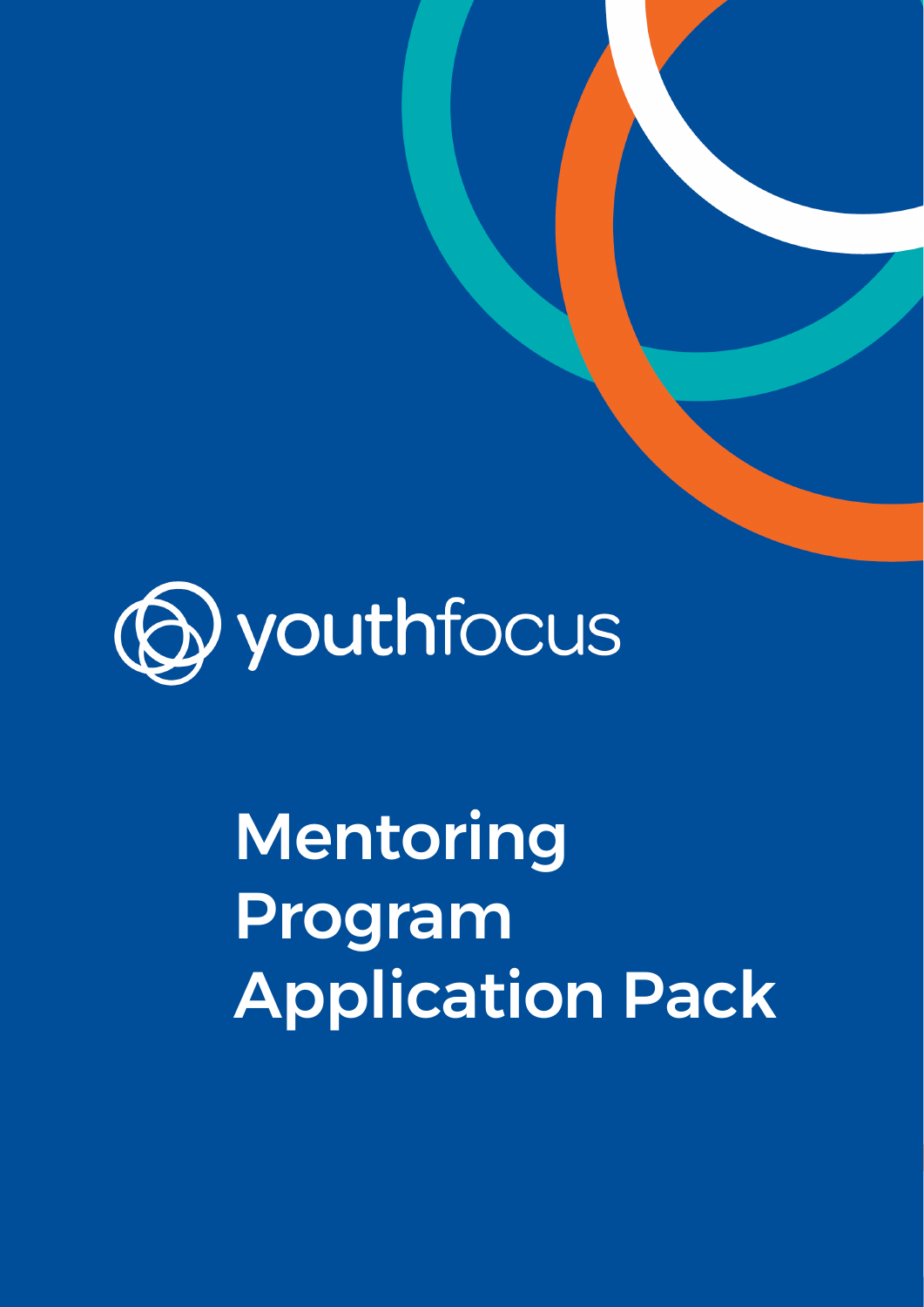

# **Mentoring Program**

## **Application Pack**

Thank you for your interest in becoming a mentor with Youth Focus. Please take the time to read through this application pack before completing the application form.

The role of a mentor is to support a young person (mentee) by being a positive role model and assisting them to develop and enhance skills in the following areas:

- Self-esteem;
- Trust;
- Communication;
- Relationships;
- Goal setting;
- Conflict resolution;
- Problem solving; and
- Life skills.

Youth Focus mentoring relationships are a 12-month commitment whereby mentors are required to meet with mentees a minimum of twice per month for between 1 and 3 hours, depending on the chosen activity.

### **Checklist**

- o I have read and agree to the contents of this Application Pack.
- o I have completed the Application Form included within this pack.
- o I have had completed the written reference check as part of this application pack.



#### youthfocus.com.au hello@youthfocus.com.au · 08 6266 4333 54 Goodwood Parade BURSWOOD WA 6100 · ABN 35 563 430 804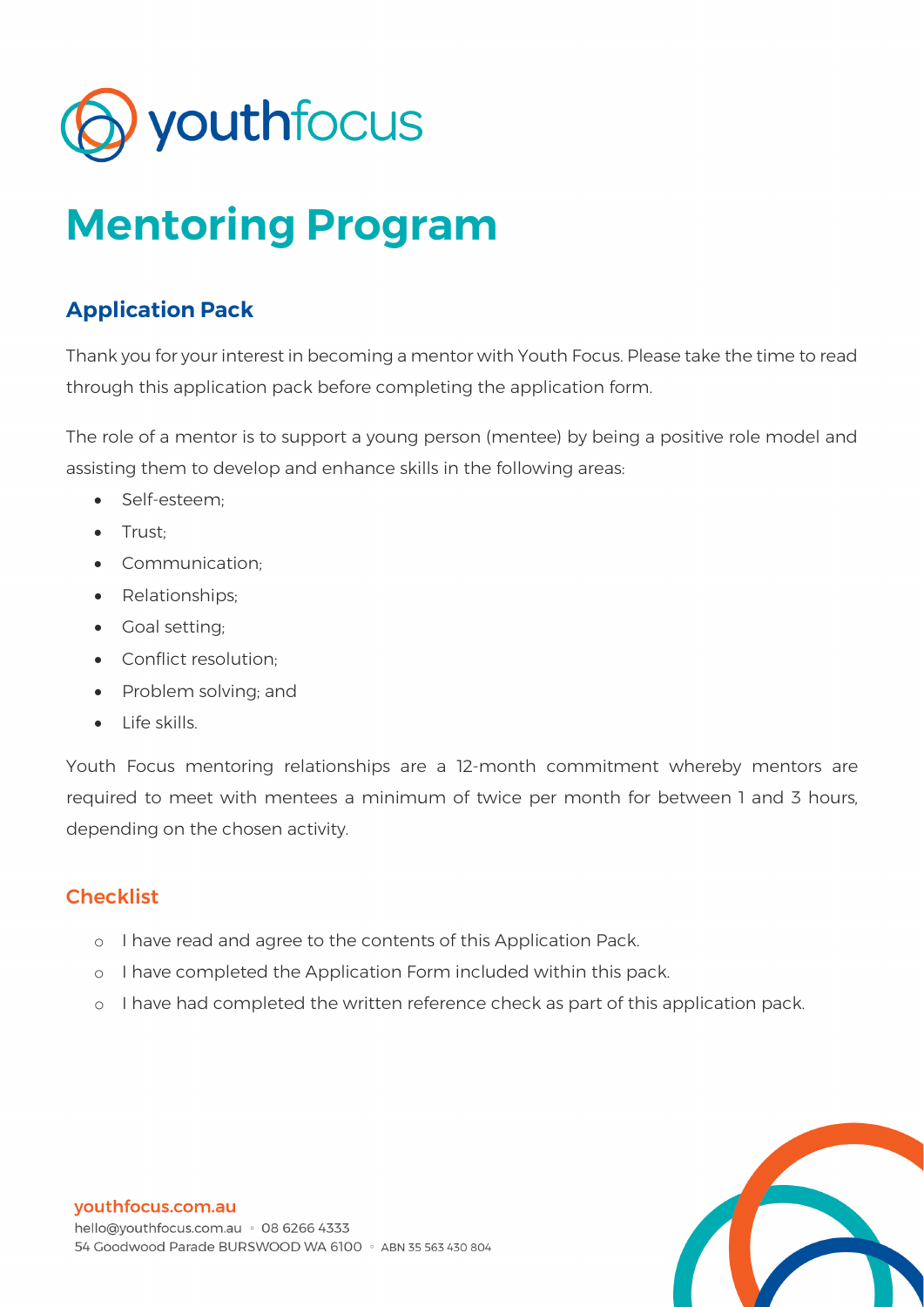

### **Youth Focus: who are we?**

The Youth Focus mission is to equip young people who experience mental health challenges to lead meaningful lives. It does this through the delivery of free and accessible professional counselling services to thousands of young people and their families each year.

In addition to its core service offering of face-to-face counselling, Youth Focus engages with communities to educate and build awareness about youth mental health issues and suicide prevention. As part of this engagement, the organisation delivers group-based therapy, mentoring, vocational support, outreach programs and education programs in schools, workplaces and communities across WA.

Youth Focus operates from eight metropolitan and regional offices and is the lead agency for four headspace centres.

### What do we do?

### Youth Counselling

Each year, Youth Focus supports more than 4,500 young people aged 12 to 25 with face-to-face and online counselling.

Clinicians work exclusively with the young person, or where appropriate, in collaboration with their family.

Youth Focus provides a friendly, confidential and professional service for young people who are in need of counselling and support. Our clinicians are trained professionals with the skills necessary to assist young people in identifying coping strategies to deal with issues associated with suicide, depression and self-harm.

Youth counselling appointments are free of charge and available at our offices or on an outreach basis – where clinicians meet with clients at their school or another location such as youth centres.

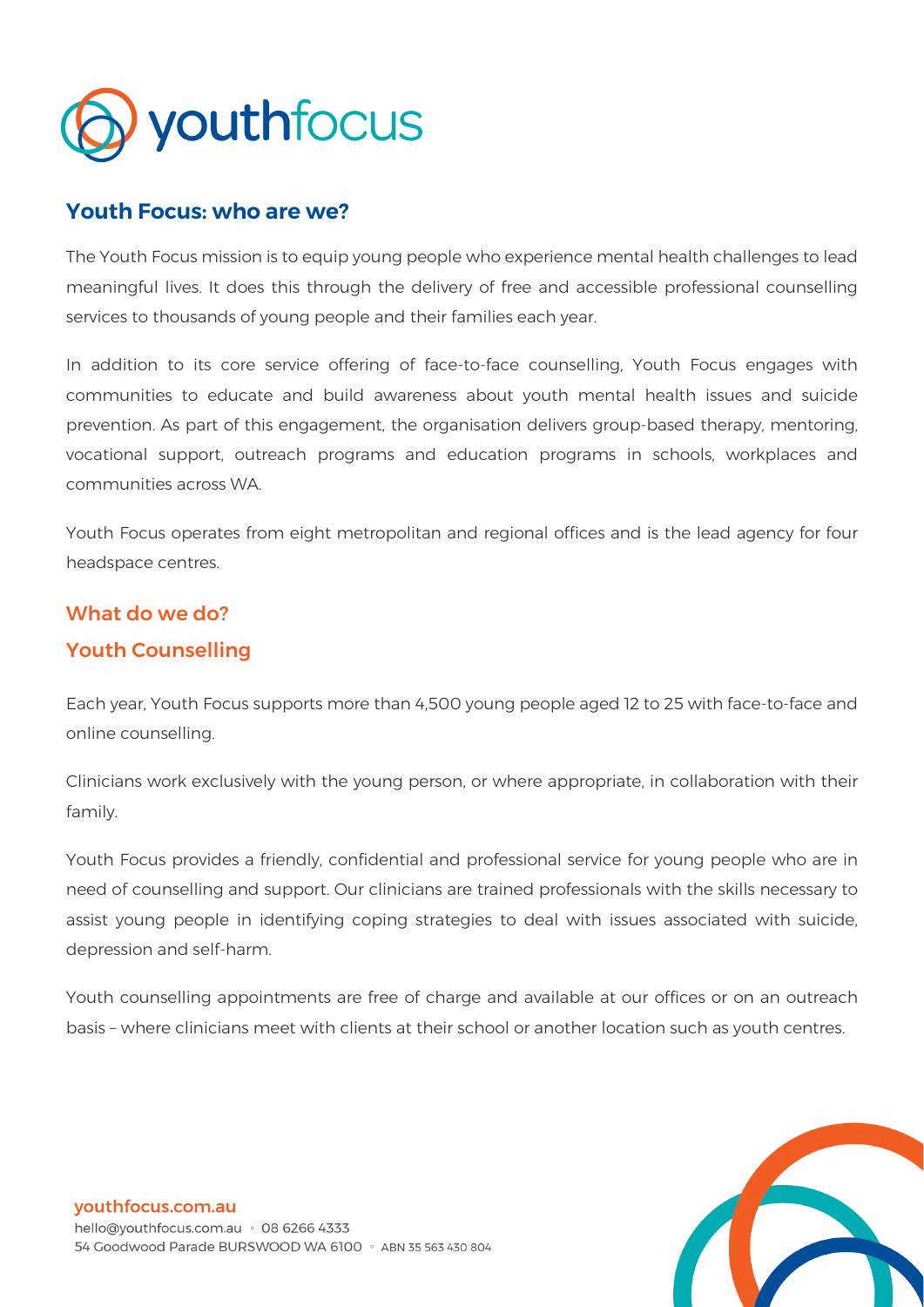

Clinicians will assist young people experiencing feelings such as:

- Feeling unhappy, moody or irritable a lot of the time;
- Feeling empty or numb;
- Losing interest and pleasure in activities that were once enjoyed;
- Change in appetite, eating habits or weight;
- Change in sleeping habit;
- Tiredness, lack of energy and motivation, difficulty concentrating;
- Feeling bad, worthless or guilty or being overly critical of oneself;
- Negative or 'down on yourself' thoughts;
- Thoughts of death or suicide;
- Periods of intense fear or anxiety; unwanted thoughts and fears;
- Uncontrollable and unrealistic worry about everyday situations; and
- Deliberate acts of self-harm or injury as a way of coping with difficult or painful feelings.

### **Mentoring with Youth Focus**

The Mentoring Program supports young people 12 to 25 years who are already engaged in counselling with Youth Focus.

The young person's clinician assesses the need for a mentor based on the young person's goals and interests. They then collaborate with the Mentoring Coordinator to match the young person with a mentor based on their interests, gender, location, and the mentor's ability to meet the needs of the young person.

The Mentoring Program at Youth Focus has been shown to be effective in supporting young people to meet their full potential and can encourage the development of resiliency. Additionally, the Mentoring Program has demonstrated numerous benefits to mentors in their own professional and personal development.

Mentors are carefully assessed and chosen to provide positive role modelling while assisting the young person to develop new and enhance existing skills.



### youthfocus.com.au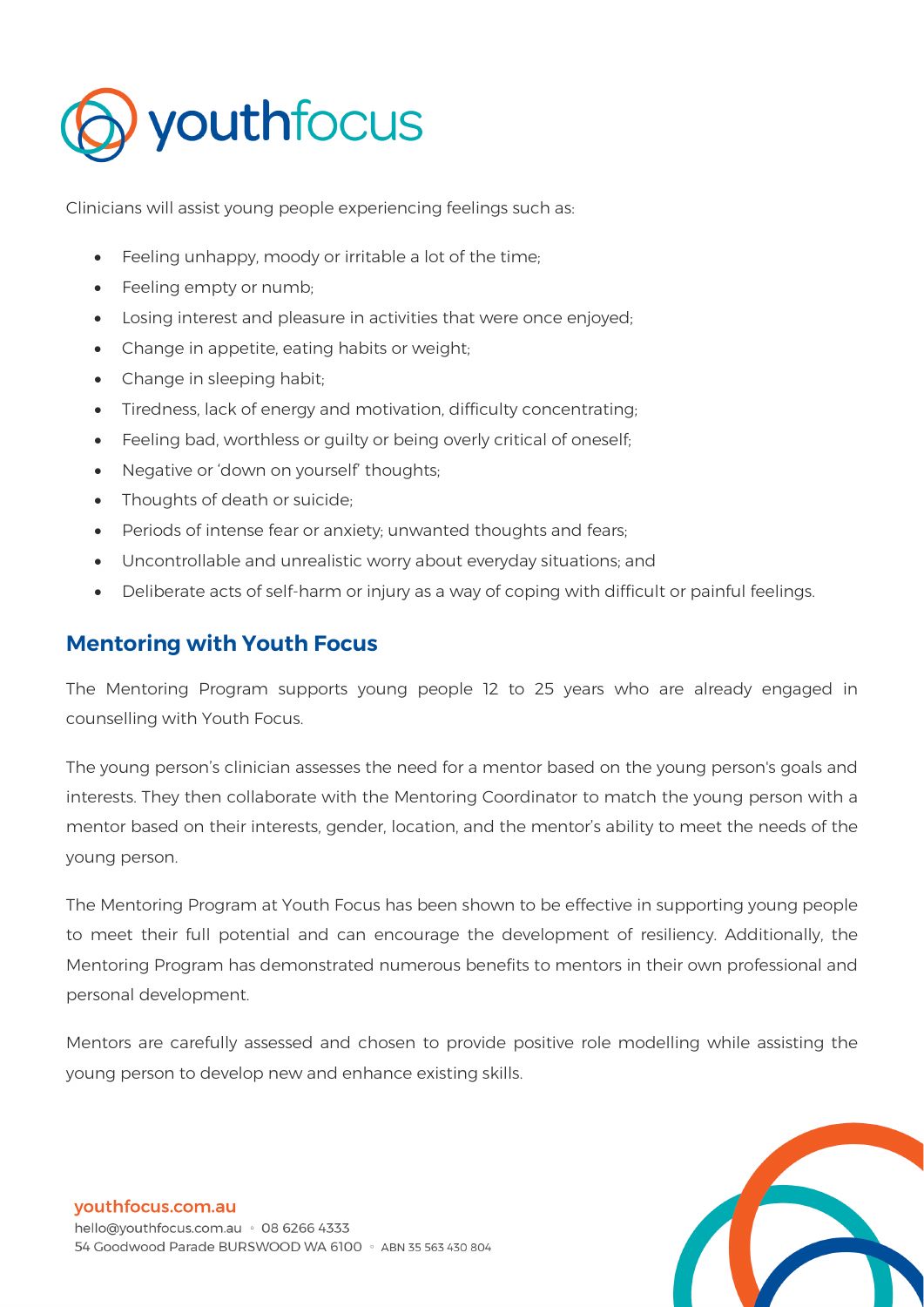

At the heart of the Youth Focus Mentoring Program, lies an affirmation of being a collaborative and mutually beneficial partnership.

Mentoring with Youth Focus specifically involves a mentor over the age of 21 years being matched with a young person already engaged in counselling. This relationship lasts for a period of 12 months and mentor and young person see each other for regular social outings a minimum of twice per month for 1 to 3 hours.

### Mentor Accountability

Youth Focus is part of the Australian Youth Mentoring Network (AYMN), and currently collaborate with other youth mentoring organisations on the WA Youth Mentoring Network including:

- Department of Communities;
- Ed Connect;
- Raise Mentoring;
- Wadjuk Northside;
- The Smith Family;
- Leading Youth Forward;
- Ngala Midwest Gascoyne; and,
- Murdoch University.

The AYMN mission is to foster the growth and development of high-quality mentoring programs for young people in Australia by providing a national base of collaboration, support, guidance and expertise.

As a member of AYMN, Youth Focus's Mentoring Program has been developed in line with, and continues to meet, the standards of Australian Mentoring Benchmarks.

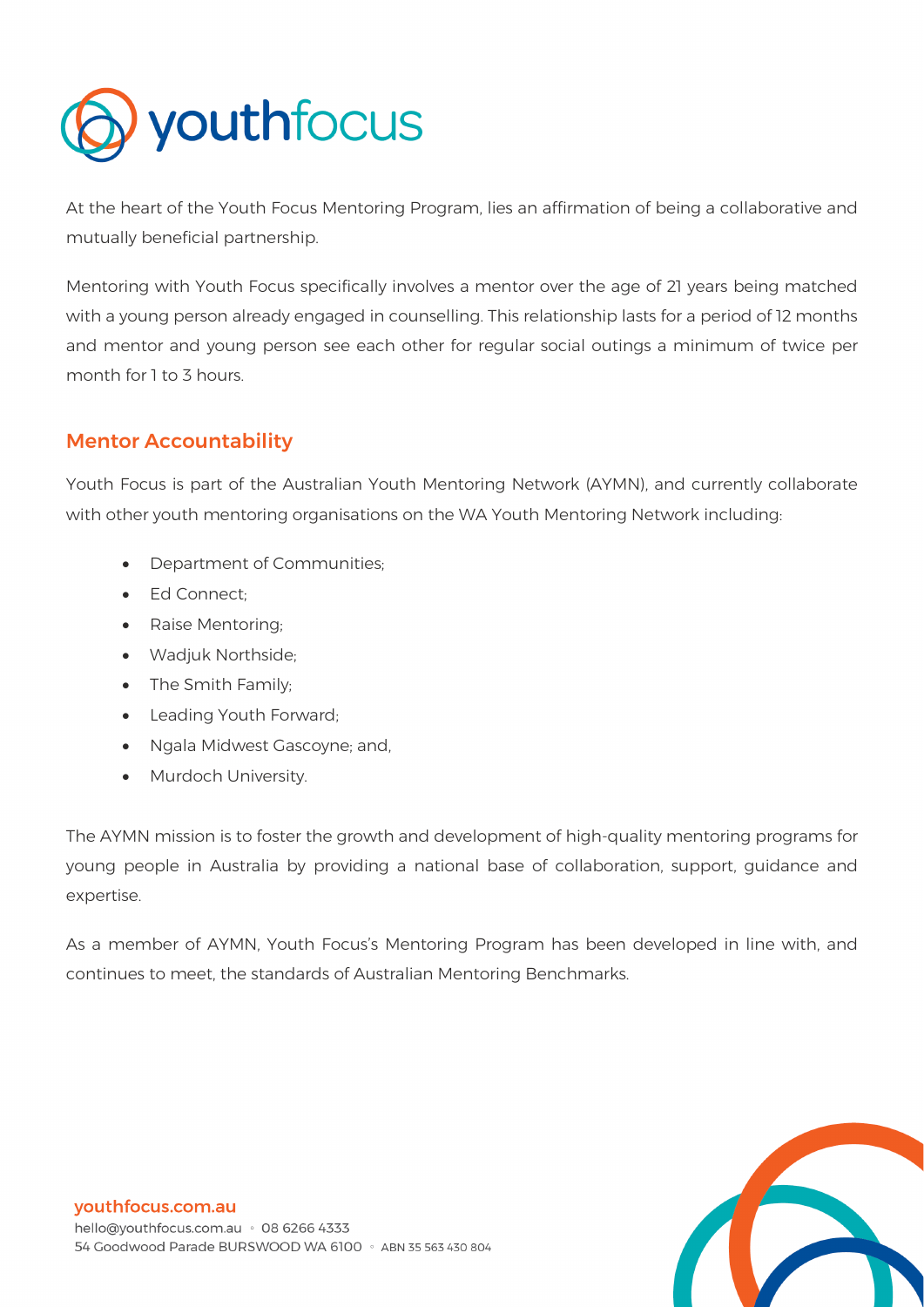

### **Eligibility**

Those enquiring about becoming a Youth Focus Mentor must meet the following eligibility requirements:

- Be at least 21 years of age;
- Be willing and able to apply for a National Police Clearance (less than 3 months old), Working With Children Check (current) and First Aid training to the satisfaction of the Mentoring Coordinator;
- Be willing to adhere to Youth Focus' policies and procedures;
- Be available to commence a mentoring relationship within 12 months of completing the Youth Focus Mentoring Training, and remain in the mentoring relationship for 12 months; and,
- Must not have a sibling, parent, spouse and/or family member currently employed with or accessing clinical services with Youth Focus.

### Mentoring Relationships

The process of being matched with a Youth Focus client begins with:

- 1. Clinician discusses the Mentoring Program with the young person, and collaboratively they refer the young person into the Mentoring Program;
- 2. Clinician submits the Client Referral Form to the Mentoring Coordinator; and
- 3. Mentoring Coordinator begins the matching process.

The matching process is conducted in consultation with the counsellor, and focuses on the needs of the young person as noted in their application. The process considers:

- The preferences and goals of the young person, mentor and their guardian (where appropriate);
- The mentor's experience, skills and expertise;
- Other shared interests between the young person and mentor;
- Similarity of personalities and temperaments between the young person and mentor;
- Gender or ethnicity, if these are important to the young person;
- Any special needs of the young person; and,
- Geographic closeness and compatibility of meeting times.

#### youthfocus.com.au

hello@youthfocus.com.au · 08 6266 4333 54 Goodwood Parade BURSWOOD WA 6100 · ABN 35 563 430 804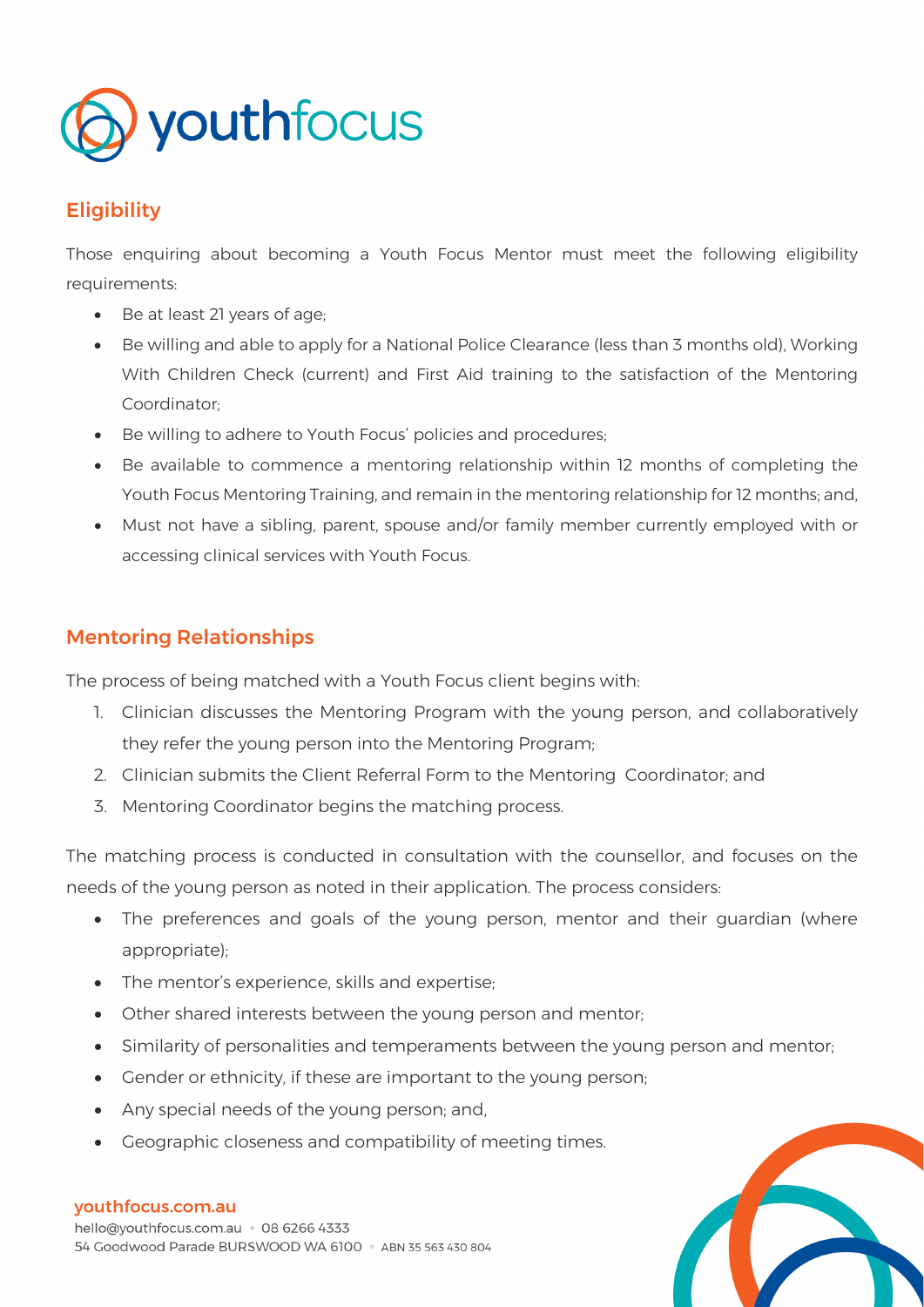

Once a mentor has been contacted by Mentoring Coordinator for a potential match, and has confirmed availability for the next 12 months:

- An initial match meeting is scheduled with the mentor, young person, clinician and Mentoring Coordinator;
- Facilitated by the Mentoring Coordinator, all parties are explained their roles and responsibilities and the young person and mentor agree to the commitments; and,
- In the initial match meeting, the first catch-up is scheduled.

Ongoing match support, including regular monitoring and feedback to manage risk and create opportunities to celebrate the relationship is integral to the success of mentoring relationships. As a result:

- After each catch up, mentors are required to debrief within 48 hours to the Mentoring Coordinator with a brief update regarding what they did, how it went, and any concerns or questions they might have;
- Mentoring Coordinator manages individual four monthly reviews with the mentor and young person to provide a safe space for reflection, feedback and future planning; and,
- Mentoring Coordinator provides ongoing support to mentors via phone and/or email as necessary.

Youth Focus Mentoring Relationships are purposely planned to end after a period of 12 months. Occasionally due to unforeseen or extenuating circumstances, relationships may end sooner or be extended.

Where possible, a closure meeting is scheduled and facilitated by the Mentoring Coordinator with all involved parties to provide the mentor and young person with a chance to reflect and celebrate what has been gained through the mentoring relationship.

Youth Focus views the closure meeting to be as important as the initial match meeting, both to honour the achievement of completing their relationship, and to maintain clear boundaries within the Mentoring Program. The young person and mentor will not continue to be in contact with each other once the mentoring relationship has ended.



#### youthfocus.com.au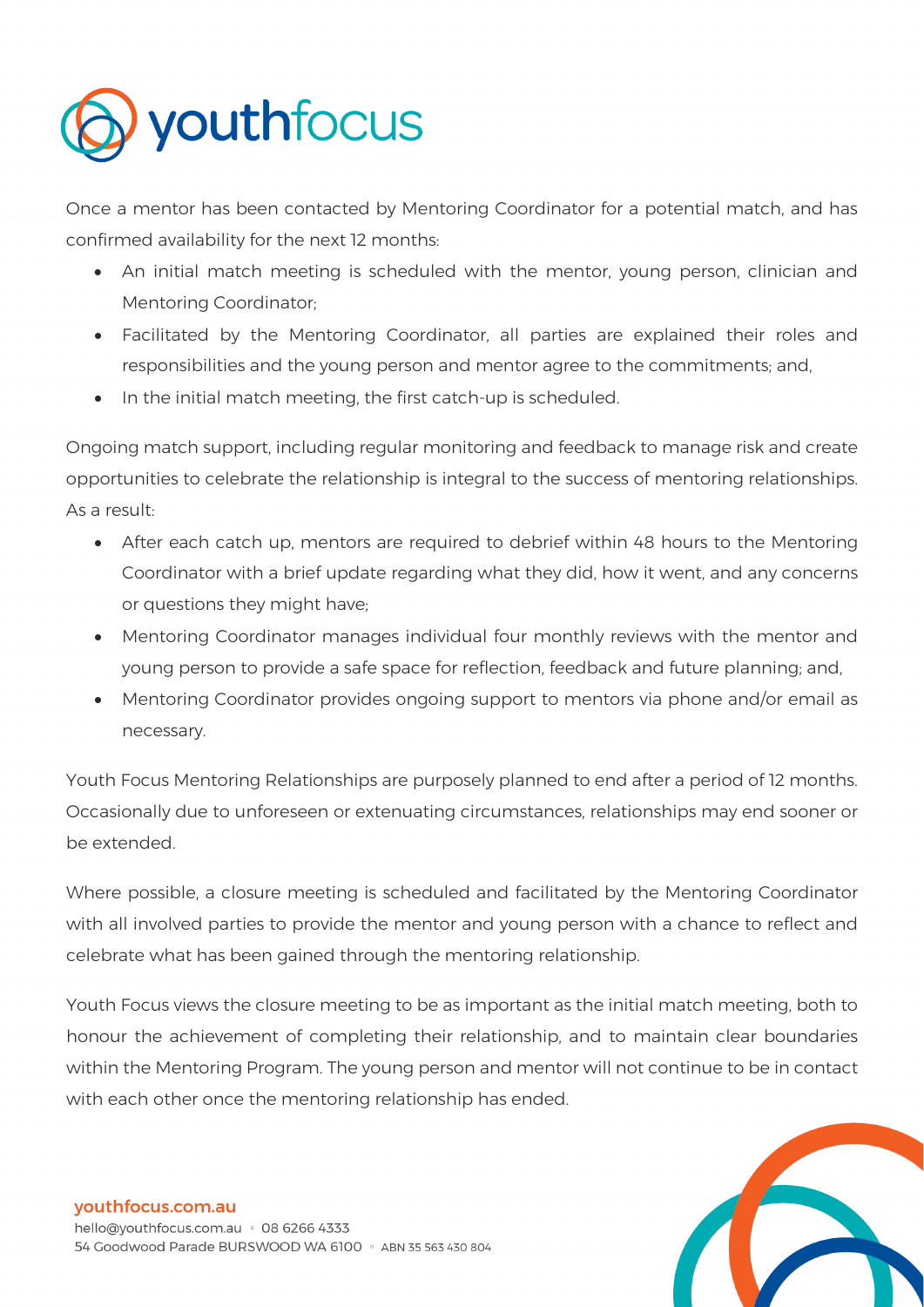

A mentoring relationship ending is a final opportunity to provide good modelling to the young person, being that endings to relationships are healthy and can be positive with warm reflections of the time together as opposed to negative attachment to the relationship ending.



#### youthfocus.com.au

hello@youthfocus.com.au · 08 6266 4333 54 Goodwood Parade BURSWOOD WA 6100 · ABN 35 563 430 804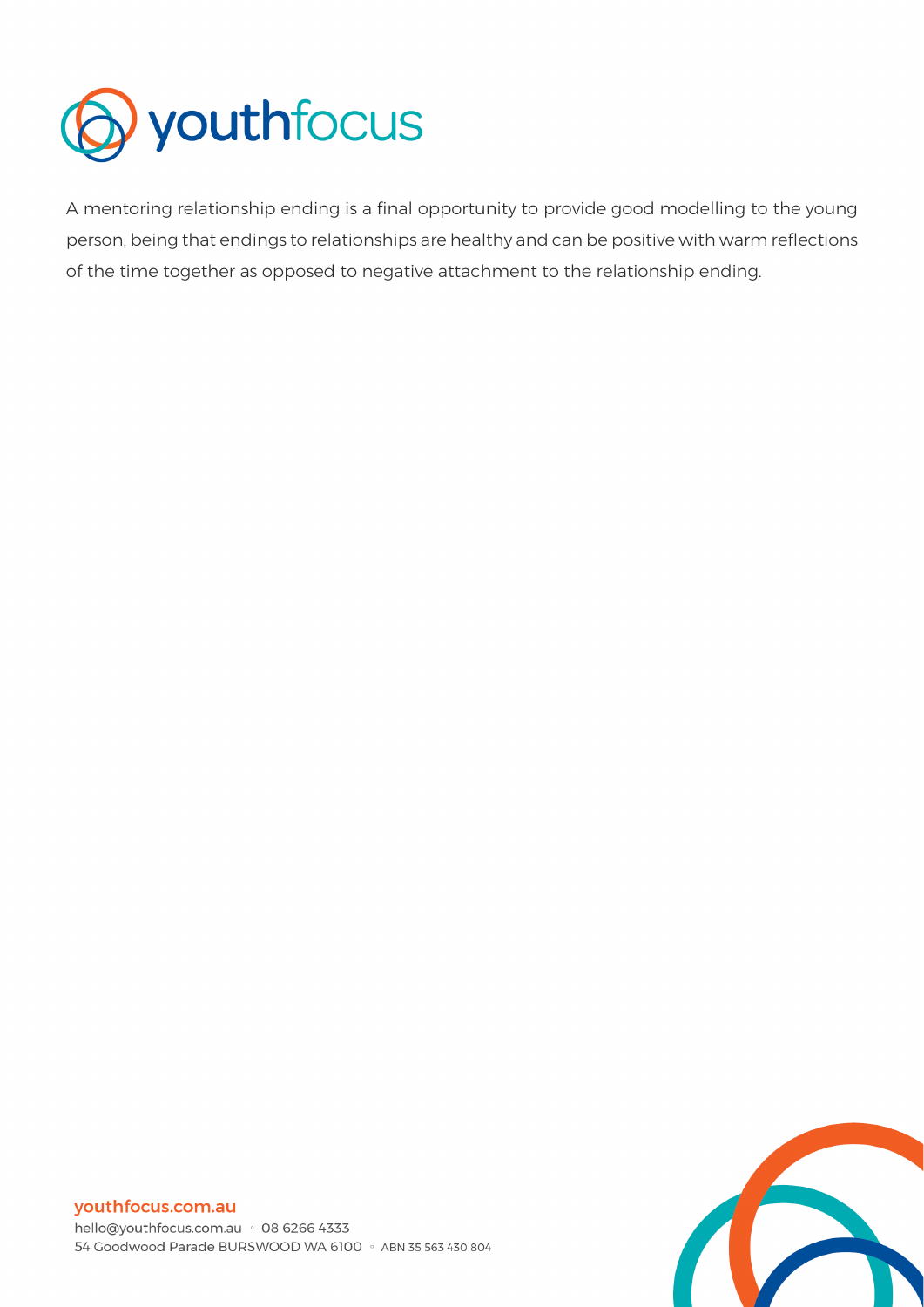

# Mentor Program Application

### Personal Details

| First Name                                             | Last Name            |                           |     |
|--------------------------------------------------------|----------------------|---------------------------|-----|
| <b>DOB</b>                                             | Gender               |                           |     |
| What pronouns do you use?                              |                      |                           |     |
| Email                                                  |                      |                           |     |
| Phone                                                  |                      |                           |     |
| Address                                                |                      |                           |     |
| Suburb                                                 | State                | Postcode                  |     |
| Text Only $\bigcap$<br><b>Communication Preference</b> | Email Only $\bigcap$ | Phone Call Only $\bigcap$ | ALL |

### **Emergency Contact** [must be over 18 years old]

| Name                            |                     |                      |                           |               |
|---------------------------------|---------------------|----------------------|---------------------------|---------------|
| Phone                           |                     | Relationship to You  |                           |               |
| Email                           |                     |                      |                           |               |
| <b>Communication Preference</b> | Text Only $\bigcap$ | Email Only $\bigcap$ | Phone Call Only $\bigcap$ | ALL $\bigcap$ |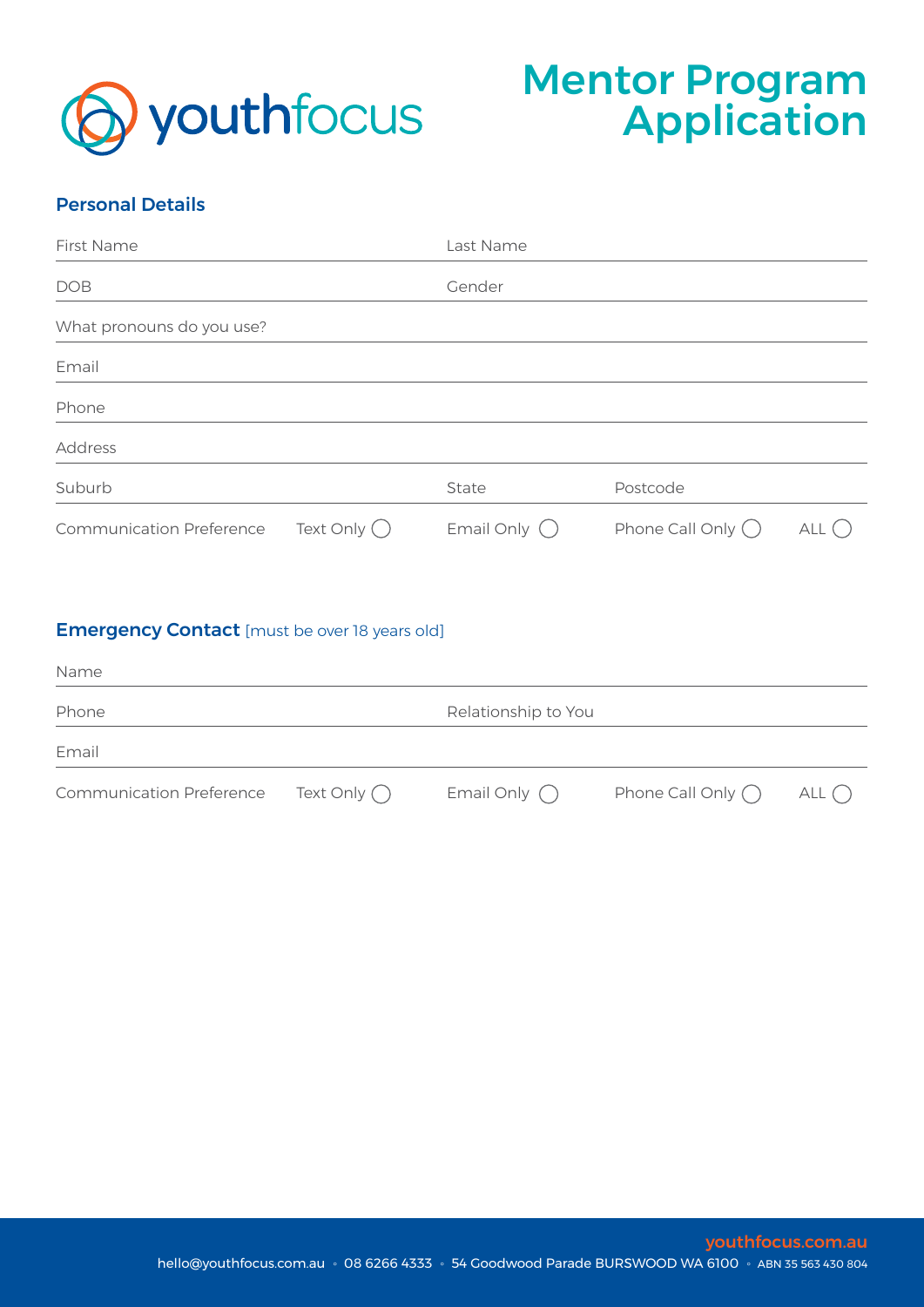

# Mentor Program Registration

### About You

Tell us about yourself; what are your hobbies, passions, and interests?

What do you do for work or study or what do you hope to do in the future?

Do you have disability/ medical conditions that may limit your ability to participate in certain activities? If yes, please provide details of what you will need for us to accommodate your needs.

How far (minutes) are you prepared to travel from your home address to meet a young person?

Tell us about your experience working with young people (aged 12 to 25), if any.

What is your COVID-19 vaccination status? Are you able to provide proof of this when requested?

### Applicant Signature

Signed Date (2008) and the state of the state of the state of the Date of the Date of the Date of the Date of the Date of the Date of the Date of the Date of the Date of the Date of the Date of the Date of the Date of the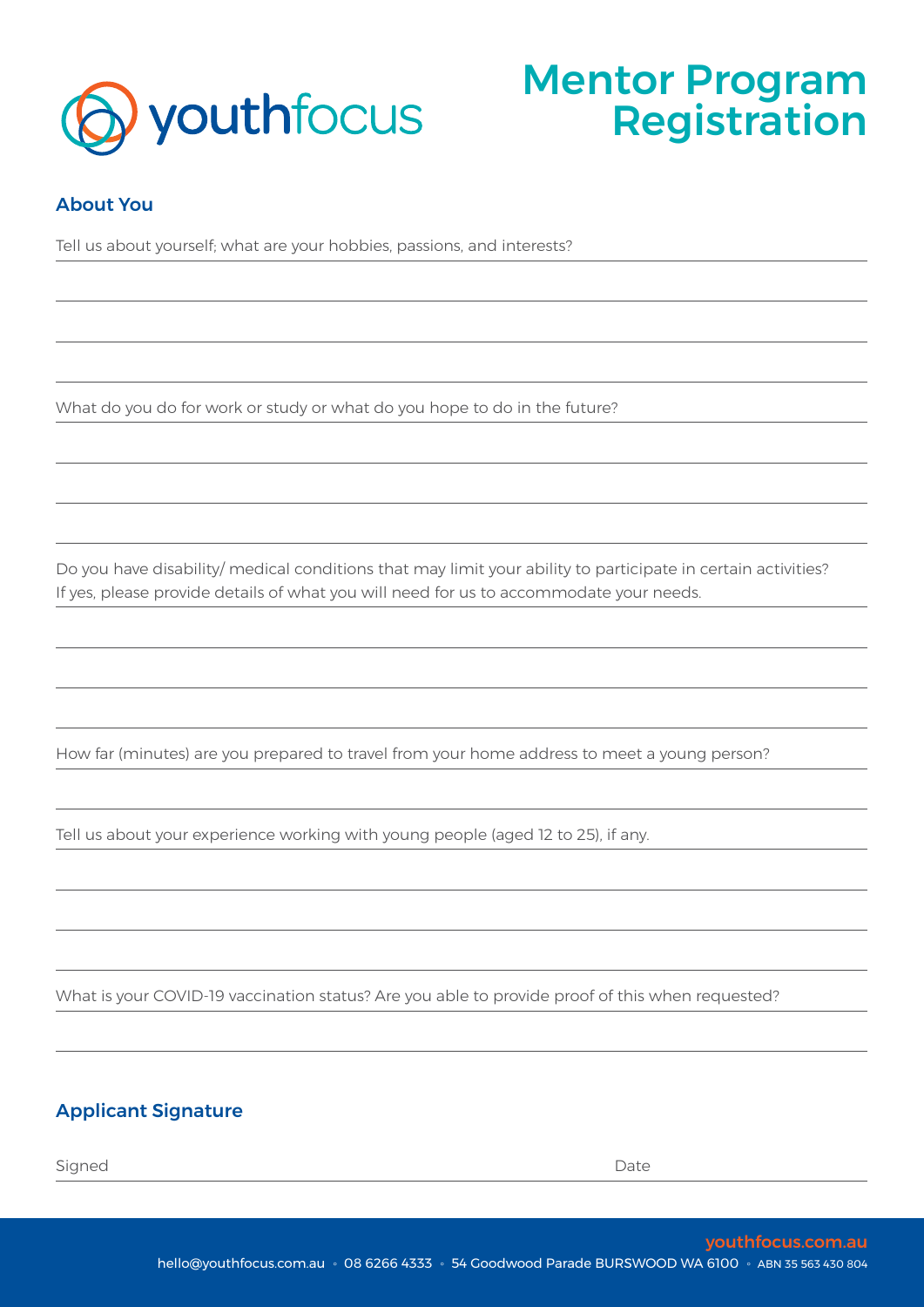

# Mentor Program Registration

### Written Reference

**Youth Focus is a Western Australian organisation working with young people 12 to 25 years of age, in prevention and early intervention of suicide, depression, anxiety and self-harm.** Mentors are carefully assessed and chosen to provide positive role modelling while assisting the young person to develop and enhance skills in areas such as self-esteem, communication, goal setting, social skills, trust, relationship building, conflict resolution and problem solving. When matched in a relationship, mentors commit to 12 months of meeting with their mentee on a fortnightly basis for between one and three hours, depending on their chosen activity.

### Referee Details

| Name                                                                                                                                                     |                     |                      |                           |     |  |
|----------------------------------------------------------------------------------------------------------------------------------------------------------|---------------------|----------------------|---------------------------|-----|--|
| Phone                                                                                                                                                    |                     |                      | Relationship to Applicant |     |  |
| Email                                                                                                                                                    |                     |                      |                           |     |  |
| <b>Communication Preference</b>                                                                                                                          | Text Only $\bigcap$ | Email Only $\bigcap$ | Phone Call Only $\bigcap$ | all |  |
| Please describe the personal attributes of the applicant that you feel would be beneficial to them<br>as a mentor to a young person aged 12 to 25 years. |                     |                      |                           |     |  |
|                                                                                                                                                          |                     |                      |                           |     |  |
|                                                                                                                                                          |                     |                      |                           |     |  |
|                                                                                                                                                          |                     |                      |                           |     |  |
|                                                                                                                                                          |                     |                      |                           |     |  |
|                                                                                                                                                          |                     |                      |                           |     |  |
| What is the applicant's top two strengths and weaknesses?                                                                                                |                     |                      |                           |     |  |
|                                                                                                                                                          |                     |                      |                           |     |  |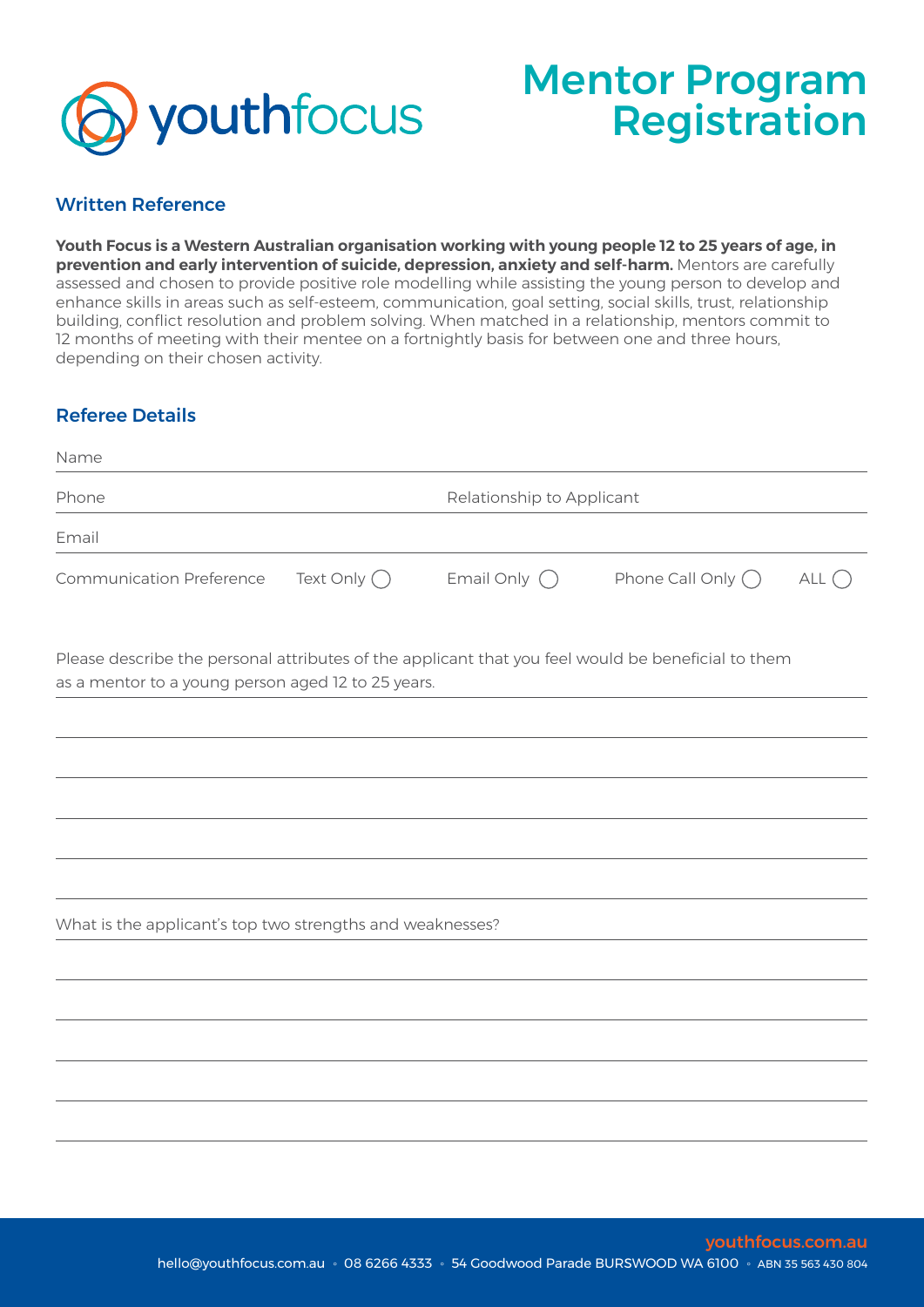

# Mentor Program Registration

### Written Reference

Please outline any considerations you feel might make it difficult for the applicant to support a young person aged 12 to 24 years

Do you believe the applicant is a trustworthy person? Please provide details.

Do you view the applicant as a suitable role model for young people? Please provide details.

### Referee Signature

Signed Date (2008) and the state of the state of the state of the Date of the Date of the Date of the Date of the Date of the Date of the Date of the Date of the Date of the Date of the Date of the Date of the Date of the

**Thank you for completing this written reference in support of the Mentoring Program applicant. Please note that a Mentoring Coordinator may be in contact with you in the coming weeks via your preferred method of contact.**